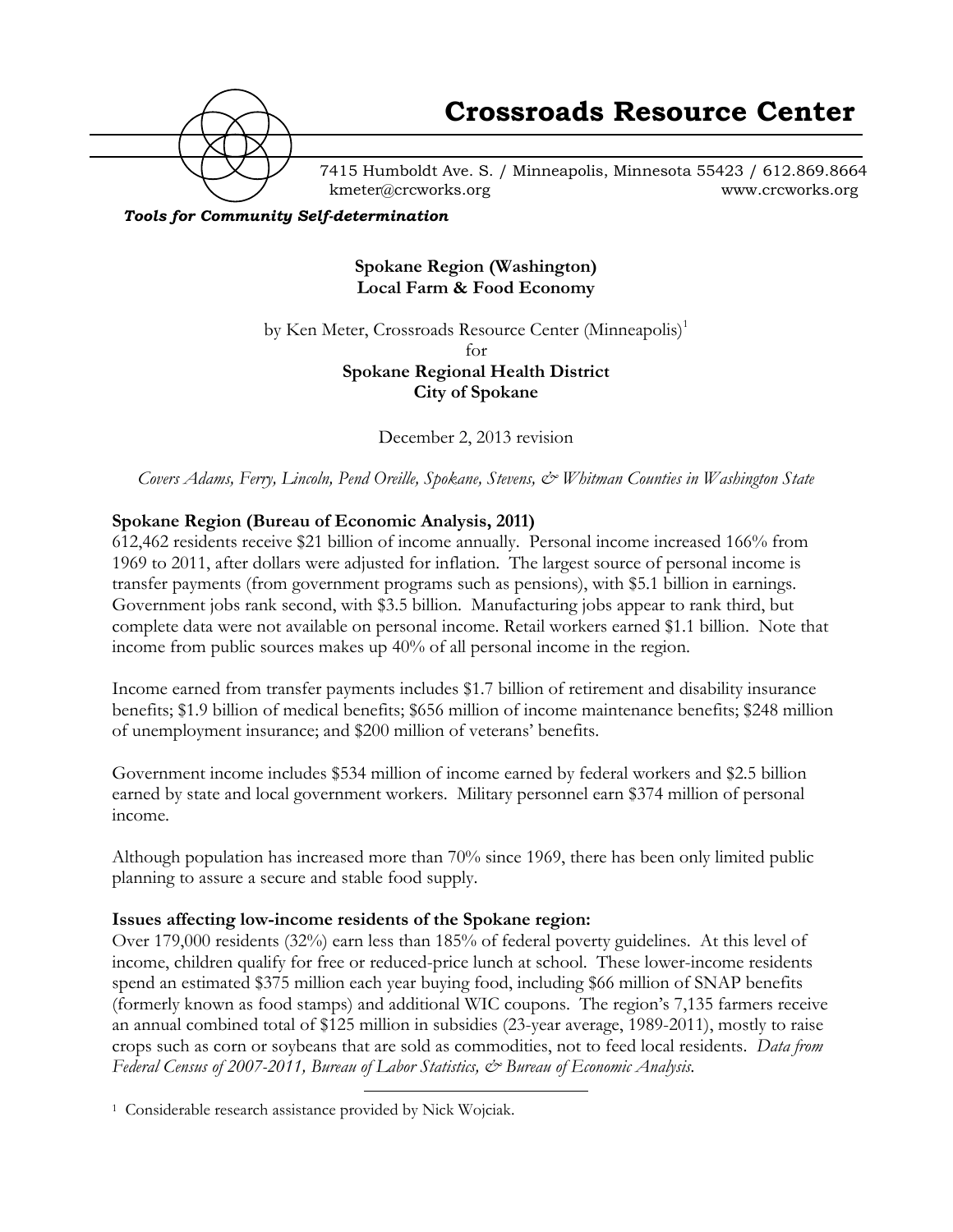8% percent of the region's households (over 52,000 residents) earn less than \$10,000 per year. *Source: Federal Census of 2007-2011.*

17% of all adults aged 18-64 in Spokane County carried no health insurance in 2010. *Source: Centers for Disease Control.*

# **Food-related health conditions:**

22% of Spokane County residents reported in 2009 that they eat five or more servings of fruit or vegetables each day. 78% do not. This level of adequate consumption is higher than the 2003 rate of 20%. This is a key indicator of health, since proper fruit and vegetable consumption has been connected to better health outcomes. *Source: Centers for Disease Control.*

54% of the County's adults report they have at least 30 minutes of moderate physical activity five or more days per week, or vigorous physical activity for 20 or more minutes three or more days per week. *Source: Centers for Disease Control.*

8% of Spokane County residents have been diagnosed with diabetes. *Source: Centers for Disease Control.* Medical costs for treating diabetes and related conditions in the county are an estimated \$354 million per year. Costs for the state of Washington as a whole total \$4 billion. *Source: American Diabetes Association cost calculator.* (This has now been revised to \$5.1 billion by ADA).

64% of Spokane County residents are overweight (40%) or obese (24%), up from 60% in 2003. *Source: Centers for Disease Control.*

# **The region's farms (Agricultural Census, 2007)**

*Agricultural Census data for 2007 were released February 4, 2009*

*The Census of Agriculture defines a "farm" as "an operation that produces, or would normally produce and sell, \$1,000 or more of agricultural products per year."*

## *Land:*

- 7,135 farms. This is 18% of Washington farms.
- The Spokane region had 10% more farms in 2007 than in 2002. Some of this may be due to census takers making better contact with small farms.
- 1,206 (17%) of these are 1,000 acres or more in size.
- 2,562 (36%) farms are less than 50 acres.
- Average farm size is 760 acres, nearly double the state average of 381 acres.
- The region has 5.4 million acres of land in farms.
- This amounts to 36% of the state's farmland.
- The Spokane region holds at least 1.8 million acres of harvested cropland. *Note that data for acreage of harvested cropland in Ferry County were suppressed by the USDA in an effort to protect confidentiality, so this total is incomplete.*
- 196,000 of these acres are irrigated.
- Average value of land and buildings per farm was \$888,000. This was more than the 2007 state average of \$759,000.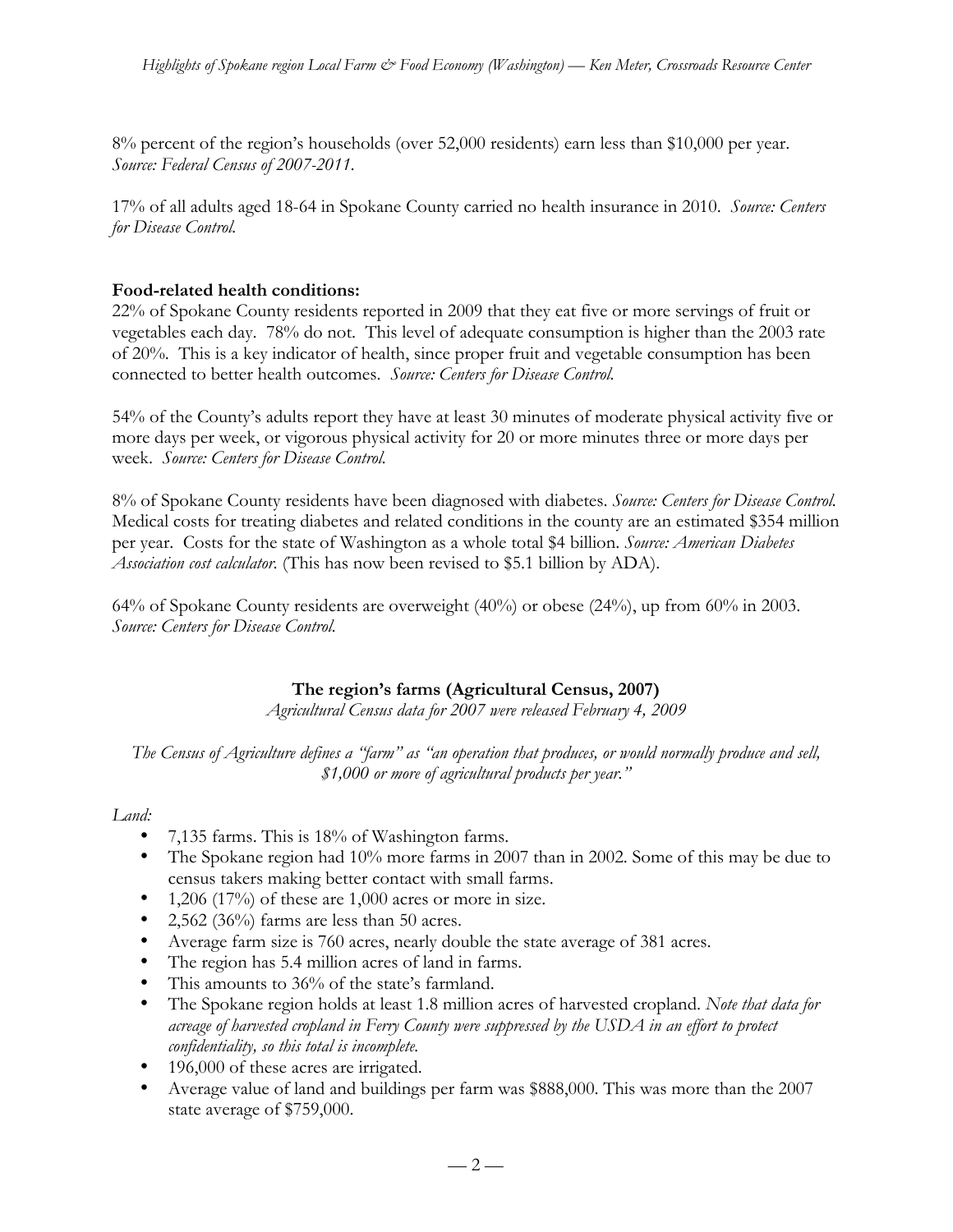*Sales:*

*With the exception of foods sold directly to consumers (see below), farmers typically sell commodities to wholesalers, brokers or manufacturers that require further processing or handling to become consumer items. The word "commodities" is used in this report to mean the crops and livestock sold by farmers through these wholesale channels. The term "products" encompasses commodity sales, direct sales, and any other sales.*

- The region's farmers sold \$872 million of crops and livestock in 2007.
- Farm product sales increased by 48% from 2002 to 2007.
- \$720 million of crops were sold.
- \$152 million of livestock and products were sold.
- 4,739 (66%) of the region's farms sold less than \$10,000 of products in 2007.
- Total sales from these small farms were \$7.1 million, 1% of the region's farm product sales.
- 1,262 (18%) of the region's farms sold more than \$100,000 of products.
- Total sales from these larger farms were at least \$823 million, more than 94% of the region's farm product sales. *Note that sales data for farms selling over \$100,000 in Pend Oreille were suppressed by the USDA in an effort to protect confidentiality, so this total, and percentage, are incomplete.*
- 56% of the region's farms (3,964 of 7,135) reported net losses in 2007. This is less than the Washington average of 63%.
- 2,865 (40%) of Spokane region's farmers collected a combined total of \$62 million of federal subsidies in 2007.

| Top farm products of Spokane region (2007). |  |  |  |  |  |  |
|---------------------------------------------|--|--|--|--|--|--|
|---------------------------------------------|--|--|--|--|--|--|

*Note: \*\* denotes sales data has been suppressed.*

| Product                        | \$ Millions |
|--------------------------------|-------------|
| Wheat                          | $**390$     |
| Vegetables                     | $***101$    |
| Cattle and calves              | 67          |
| Fruits, tree nuts, and berries | $**44$      |
| Barley                         | $**41$      |
| Forage crops (hay, etc.)       | $**35$      |
| Ornamentals                    | **15        |
| C <sub>orn</sub>               | $***11$     |

*Production Expenses:*

- Purchases of fertilizer, lime, and soil conditioners were the largest single expense for the Spokane region farmers in 2007, totaling \$107 million (16% of production expenses).
- Hired farm labor ranked as the second most important expense, at \$65 million (10%).
- Supplies, repairs, and maintenance cost farmers \$64 million (10%).
- Farmers charged \$64 million to depreciation (10%).
- Chemical purchases were \$57 million (9%).
- Land and building rental costs were \$57 million (9%).
- Gasoline, fuels, and oil purchases totaled \$52 million (8%).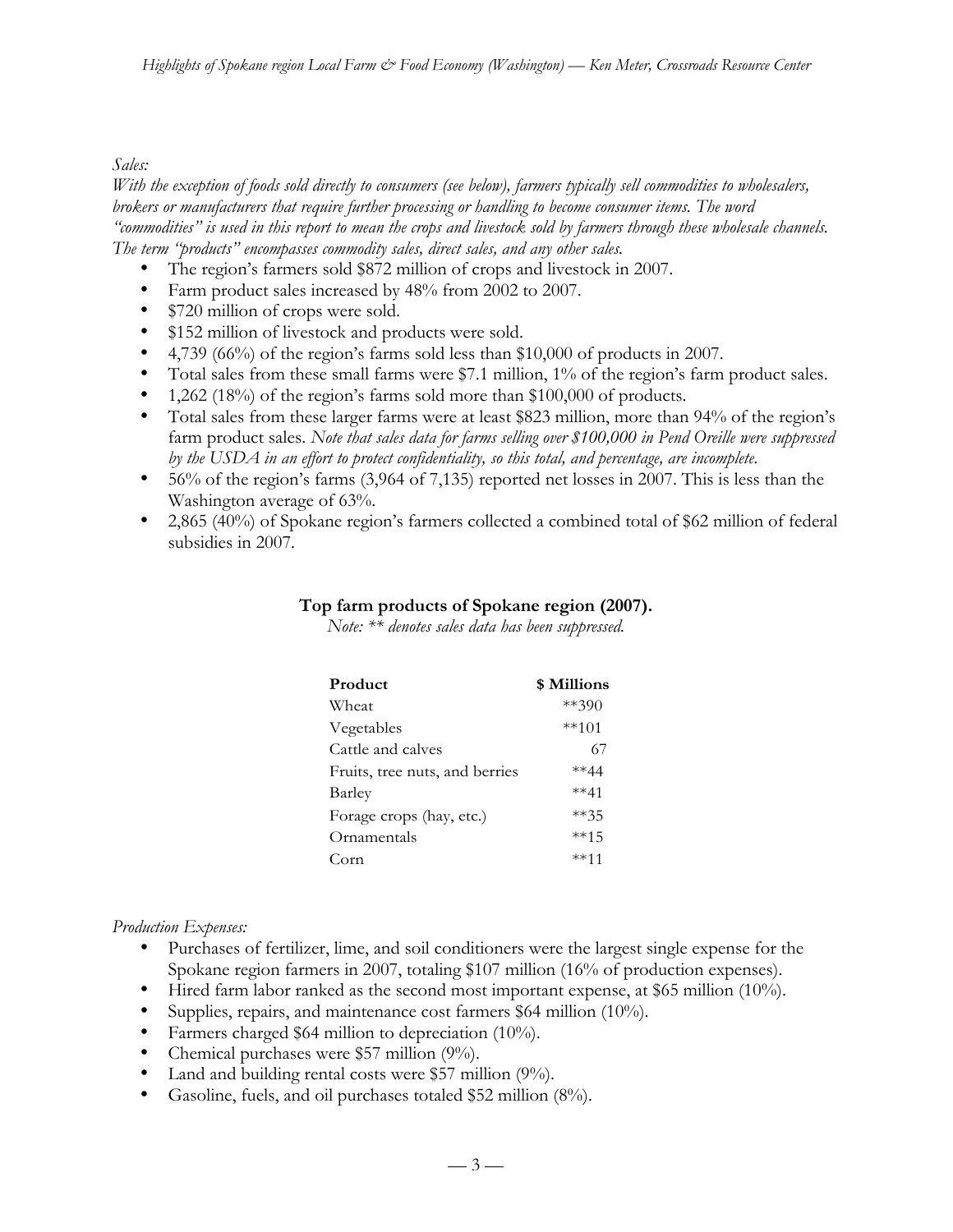- Feed purchases were  $$45$  million (7%).
- Purchases of seeds totaled \$37 million (6%).

## *Cattle & Dairy:*

- 1,972 farms hold an inventory of 130,000 cattle.
- At least 66,000 cattle were sold by farmers in 2007 for total sales of \$67 million. *Note that data for number of cattle and calves sold in Stevens, and Whitman counties were suppressed by the USDA in an effort to protect confidentiality, so this total is incomplete.*
- 1,616 farms raise beef cows.
- 82 farms raise milk cows.
- 16 farms produced corn for silage.
- 2,254 farms produced 505,000 tons of forage crops (hay, etc.) on 195,000 acres.
- 1,610 farms sold at least \$35 million of forage. *Note that data for sales of forage in Adams County were suppressed by the USDA in an effort to protect confidentiality, so this total is incomplete.*

## *Other Livestock & Animal Products:*

- 223 farms hold an inventory of 11,000 hogs and pigs.
- 237 farms sold 21,000 hogs and pigs in 2007.
- 440 farms hold an inventory of 10,000 sheep and lambs.
- 473 farms sold \$1.1 million worth of sheep, goats, and lambs in 2007.
- 726 farms hold an inventory of at least 12,000 laying hens*. Note that data for inventory of laying hens in Adams County were suppressed by the USDA in an effort to protect confidentiality, so this total is incomplete.*
- 51 farms raise broiler chickens.
- 15 farms engage in aquaculture.
- 456 farms raise horses and ponies.

## *Grains, Oil Seeds, & Edible Beans:*

*.*

- 1,474 farms produced at least \$496 million of grains, oil seeds, and edible beans. *Note that data for sales of grains, oil seeds, & edible beans, in Pend Oreille County were suppressed by the USDA in an effort to protect confidentiality, so this total is incomplete.*
- 53 farms produced at least 1.7 million bushels of corn for grain on more than 8,603 acres in Adams County. *Note that in the only other corn for grain producing counties, Spokane, and Whitman, data were suppressed by the USDA in an effort to protect confidentiality.*
- Sales of corn for grain were at least \$11 million. *Note that data for sales of corn for grain in Lincoln and Spokane counties were suppressed by the USDA in an effort to protect confidentiality, so this total is incomplete.*
- *No farms produced soy beans.*
- 1,341 farms produced at least 68 million bushels of wheat on more than 1.2 million acres, worth at least \$390 million. *Note that data for bushels, acreage, and sales of wheat in Ferry County were suppressed by the USDA in an effort to protect confidentiality so these totals are incomplete.*

*Vegetables & Melons (some farmers state that Ag Census data does not fully represent vegetable production):*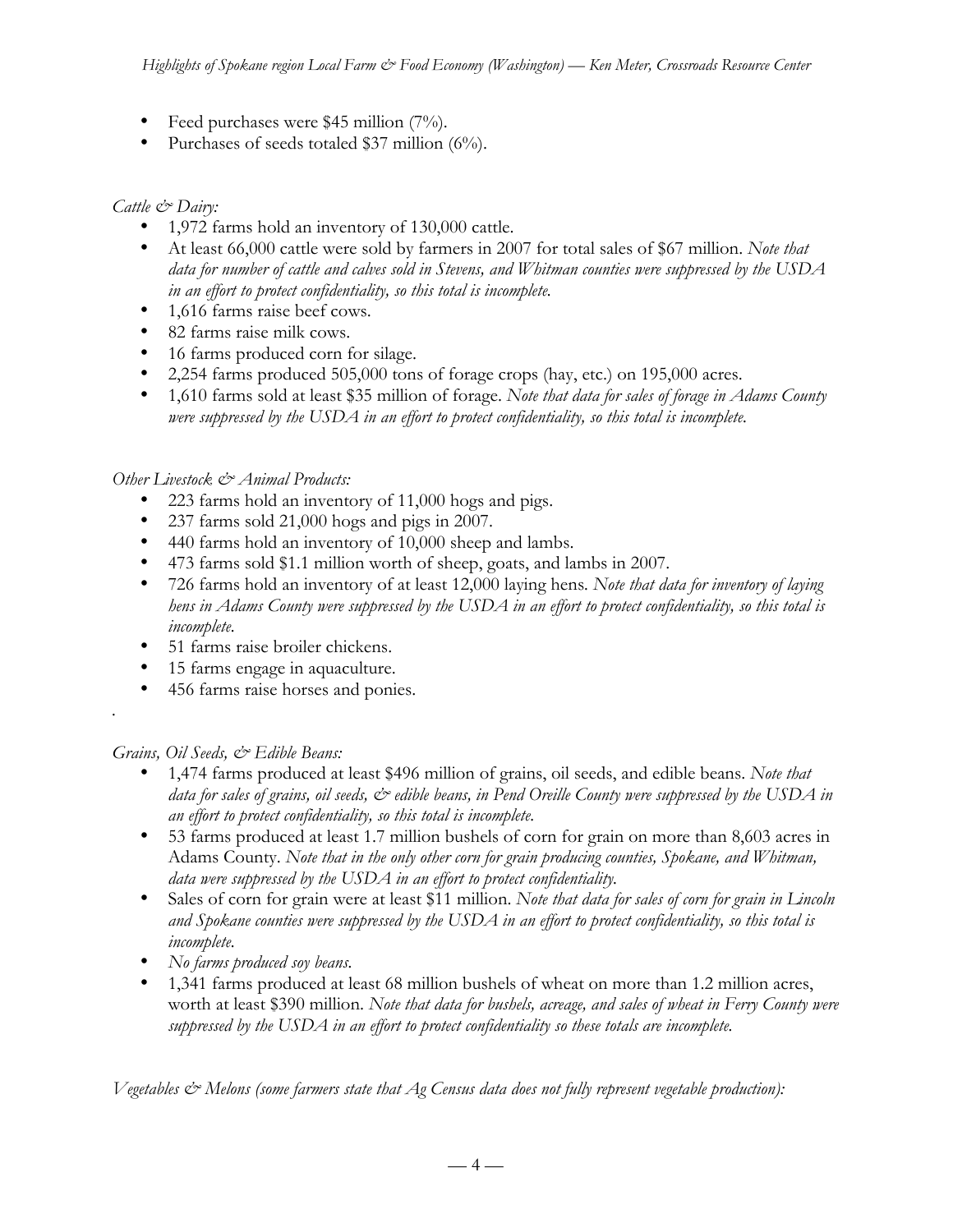- 186 farms worked at least 41,000 acres to produce vegetables, worth over \$101 million. *Note that data for acreage of vegetable production in Pend Oreille County, and data for sales of vegetables in Ferry, Pend Oreille, and Whitman counties were suppressed by the USDA in an effort to protect confidentiality, so these totals are incomplete.*
- This represents a 6 farm decrease in the number of farms since 2002.
- 71 farms raised potatoes*.*

*Fruits (some farmers state that Ag Census data does not fully represent fruit production):*

- 206 farms in the region hold 5,357 acres of orchards.
- 215 farms sold at least \$44 million of fruits, nuts, and berries*. Note that data for sales of fruits, tree nuts, and berries, in Whitman County were suppressed by the USDA in and effort to protect confidentiality, so this total is incomplete.*

## *Nursery & Greenhouse Plants:*

- 103 farms sold at least \$15 million worth of ornamentals in 2007. *Note that data for sales of ornamentals in Adams, and Ferry counties were suppressed by the USDA in an effort to protect confidentiality, so this total is incomplete.*
- This represents a decrease of 20% in the number of farms (from 129) since 2002.
- 20 farms sold Christmas trees.

## *Direct & Organic Sales:*

- 688 farms sell \$4.4 million of food products directly to consumers. This is a 21% increase of number of farms (569 in 2002) selling direct.
- This amounts to 0.5% of farm product sales, slightly more than the national average of  $0.4\%$ .
- Spokane County leads the region in direct sales, with \$1.6 million. Adams County comes in second, with \$1.2 million.
- 71 farms in the region sold at least \$4.1 million of organic products, accounting for more than 7% of Washington's organic sales. *Note that data for organic sales in Pend Oreille and Whitman counties were suppressed by the USDA in an effort to protect confidentiality, so this total, and percentage, are incomplete.*
- For comparison, 1,075 farms in Washington sold \$160 million of organic food products.
- 36 farms are converting at least 1,094 acres of land to organic production. *Note that data for acreage being converted to organic in Pend Oreille County were suppressed by the USDA in an effort to protect confidentiality, so this total is incomplete.*
- 53 farms market through community supported agriculture (CSA).
- 304 farms produce and sell value-added products.

## *Conservation Practices:*

- 1.550 farms use conservation methods such as no-till, limited tilling, filtering field runoff to remove chemicals, fencing animals to prevent them from entering streams, etc.
- 1,316 farms practice rotational or management intensive grazing.
- 73 farms generate energy or electricity on the farm.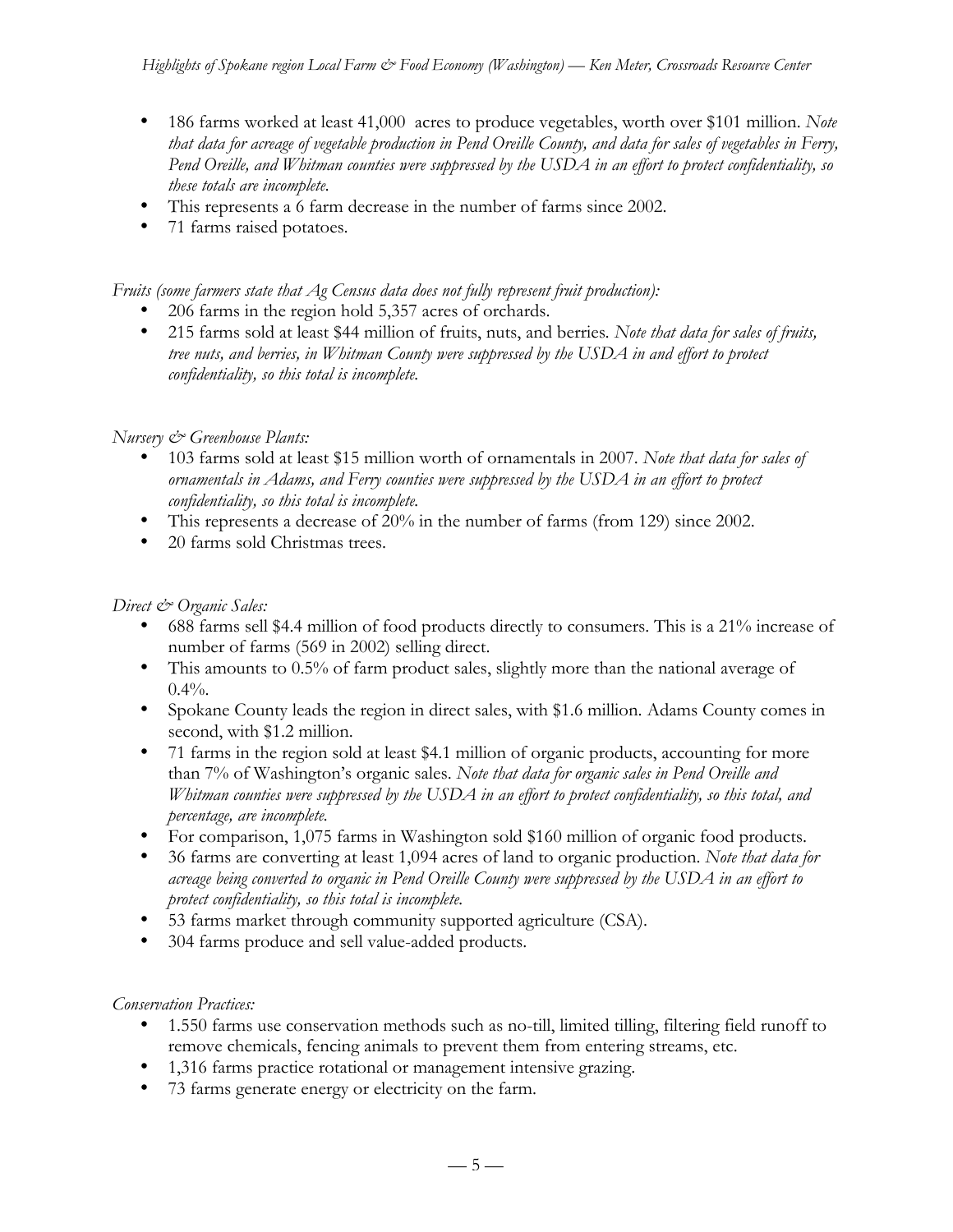*Other Crops:*

• 612 farms produced at least 11 million bushels of barley on 180,000 acres, worth at least \$41 million. *Note that data for bushels of barley in Ferry, and Pend Oreille counties, data for acreage of barley in Pend Oreille County, and data for sales of barley in Ferry, Pend Oreille, and Spokane counties, were suppressed by the USDA in an effort to protect confidentiality, so these totals are incomplete.*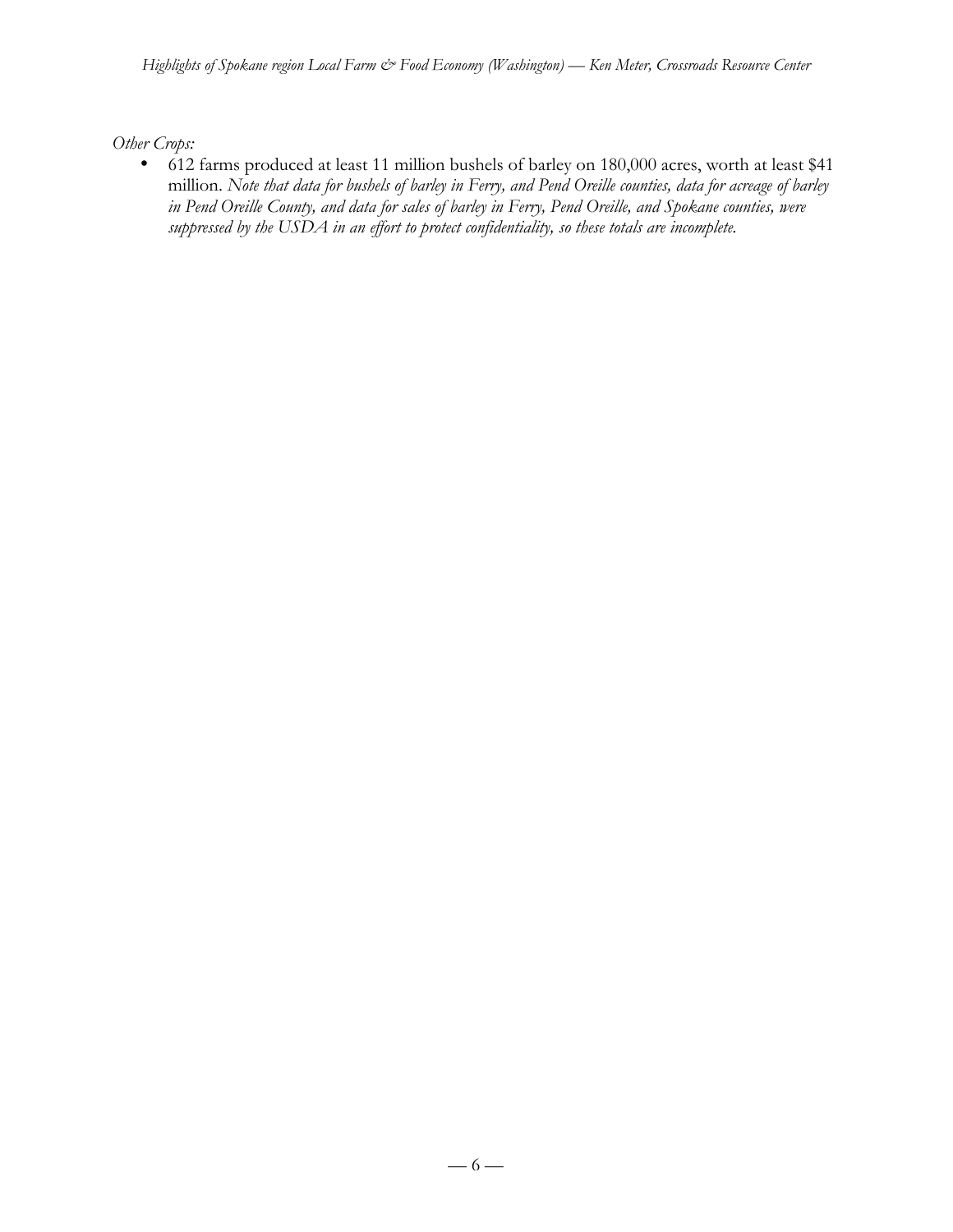| Small family farms:             | <b>Farms</b> | Percent | Acres             | Percent |
|---------------------------------|--------------|---------|-------------------|---------|
| Limited-resource                | 998          | $14\%$  | 177,721           | $3\%$   |
| Retirement                      | 1,589        | $22\%$  | $**431,729$       | $8\%$   |
| Residential/lifestyle           | 2,325        | 33%     | $**310,451$       | $6\%$   |
| Farming occupation/lower sales  | 809          | $11\%$  | $*240,248$        | $4\%$   |
| Farming occupation/higher sales | 263          | $4\%$   | $**437,772$       | $8\%$   |
| Large family farms              | 343          | $5\%$   | **784,592         | $14\%$  |
| Very large family farms         | 352          | $5\%$   | $**1,329,654$     | 25%     |
| Nonfamily farms                 | 456          | $6\%$   | $**462,472$       | $9\%$   |
| Total                           | 7,135        |         | $*$ $*$ 4,174,639 |         |

#### **Limited-resource farms and others in the Spokane region (Census of Agriculture, 2007)** *\*\*denotes figures have been suppressed.*

### *Definition of terms (Agricultural Census 2007):*

**Limited-resource farms** have market value of agricultural products sold gross sales of less than \$100,000, and total principal operator household income of less than \$20,000.

**Retirement farms** have market value of agricultural products sold of less than \$250,000, and a principal operator who reports being retired.

**Residential/lifestyle farms** have market value of agricultural products sold of less than \$250,000, and a principal operator who reports his/her primary occupation as other than farming.

**Farming occupation/lower-sales farms** have market value of agricultural products sold of less than \$100,000, and a principal operator who reports farming as his/her primary occupation.

**Farming occupation/higher-sales farms** have market value of agricultural products sold of between \$100,000 and \$249,999, and a principal operator who reports farming as his/her primary occupation.

**Large family farms** have market value of agricultural products sold between \$250,000 and \$499,999.

**Very large family farms** have market value of agricultural products sold of \$500,000 or more.

**Non family farms are farms** organized as non family corporations, as well as farms operated by hired manager.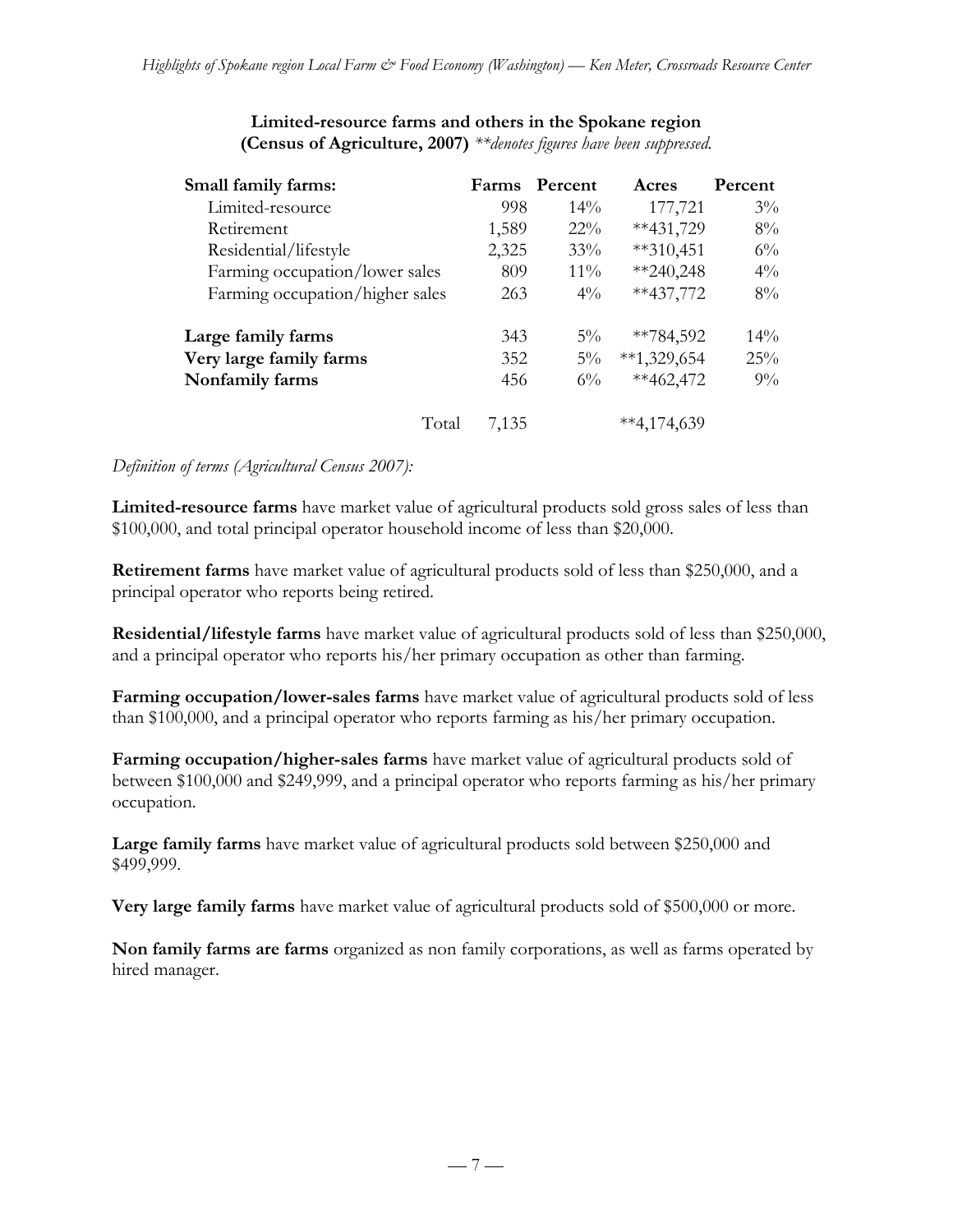# **County and State Highlights**

## **Adams County highlights (Agriculture Census 2007):**

- 782 farms, 9% more than in 2002.
- Adams County has 1.1 million acres of land in farms.
- Farmers sold \$344 million of products in 2007.
- \$247 million (72%) of these sales were crops.
- \$97.5 million (28%) of these sales were livestock.
- The most prevalent farm size is 1,000 acres or more, with 237 farms (30%) in this category.
- The next most prevalent is 50 to 179 acres, with 151 (19%) farms.
- 138 farms (18%) are less than 50 acres.
- 420 farms (54%) sold less than \$10,000 in farm products.
- 257 farms (33%) sold more than \$100,000 in farm products.
- Adams County ranks 1<sup>st</sup> in Washington for pullets for laying stock replacement, but *inventory figures were suppressed by the USDA in an effort to protect confidentiality.*
- The county ranks 2nd in the state for inventory of laying hens, but *inventory figures were suppressed by the USDA in an effort to protect confidentiality.*
- Adams County ranks 2nd in the state for sales of poultry and eggs, but *inventory figures were suppressed by the USDA in an effort to protect confidentiality.*
- The county ranks  $9<sup>th</sup>$  in the United States, and  $3<sup>rd</sup>$  in Washington for acreage of potatoes, with 29,000.
- Adams County ranks 3<sup>rd</sup> in the state for acreage of wheat, with 262,000.
- The county ranks fourth in Washington for sales of livestock, with \$98 million.
- Adams County ranks  $4<sup>th</sup>$  in the state for sales of grains, oilseeds, dry beans, and dry peas, with \$87 million.
- The county ranks  $4<sup>th</sup>$  in the state for sales of vegetables, with \$91 million.
- Adams County ranks  $4<sup>th</sup>$  in the state for acreage of vegetables, 34,000.
- The county ranks fifth in Washington for inventory of ducks, but *inventory figures were suppressed by the USDA in an effort to protect confidentiality.*
- Adams County ranks  $5<sup>th</sup>$  in the state for acreage of corn, with 8,603.
- The county ranks  $6<sup>th</sup>$  in the state for sales of agricultural products, with \$344 million.
- Adams County ranks  $6<sup>th</sup>$  in the state for sales of crops, with \$247 million.
- The county ranks sixth in Washington for sales of forage crops (hay, etc.), but *sales figures were suppressed by the USDA in an effort to protect confidentiality.*
- Adams County ranks  $6<sup>th</sup>$  in the state for inventory of cattle and calves, with 44,000.
- The county ranks  $8<sup>th</sup>$  in the state for sales of milk, but *sales figures were suppressed by the USDA in an effort to protect confidentiality.*
- Adams County ranks  $9<sup>th</sup>$  in the state for sales of hogs and pigs, with \$132,000.
- The County ranks  $10<sup>th</sup>$  in the state for acreage of forage crops (hay, etc.), with 28,000.
- 35 farms sold \$1.2 million of food directly to consumers. This is a 2 farm increase in the number of farms selling direct, and a 616% increase in direct sales over 2002 sales of \$164,000.
- Direct sales were 0.3% of farm product sales, less than the national average of 0.4%.

# **Ferry County highlights (Agriculture Census 2007):**

- 232 farms, 12% more than in 2002.
- Ferry County has 749,000 acres of land in farms.
- Farmers sold \$2.9 million of products in 2007.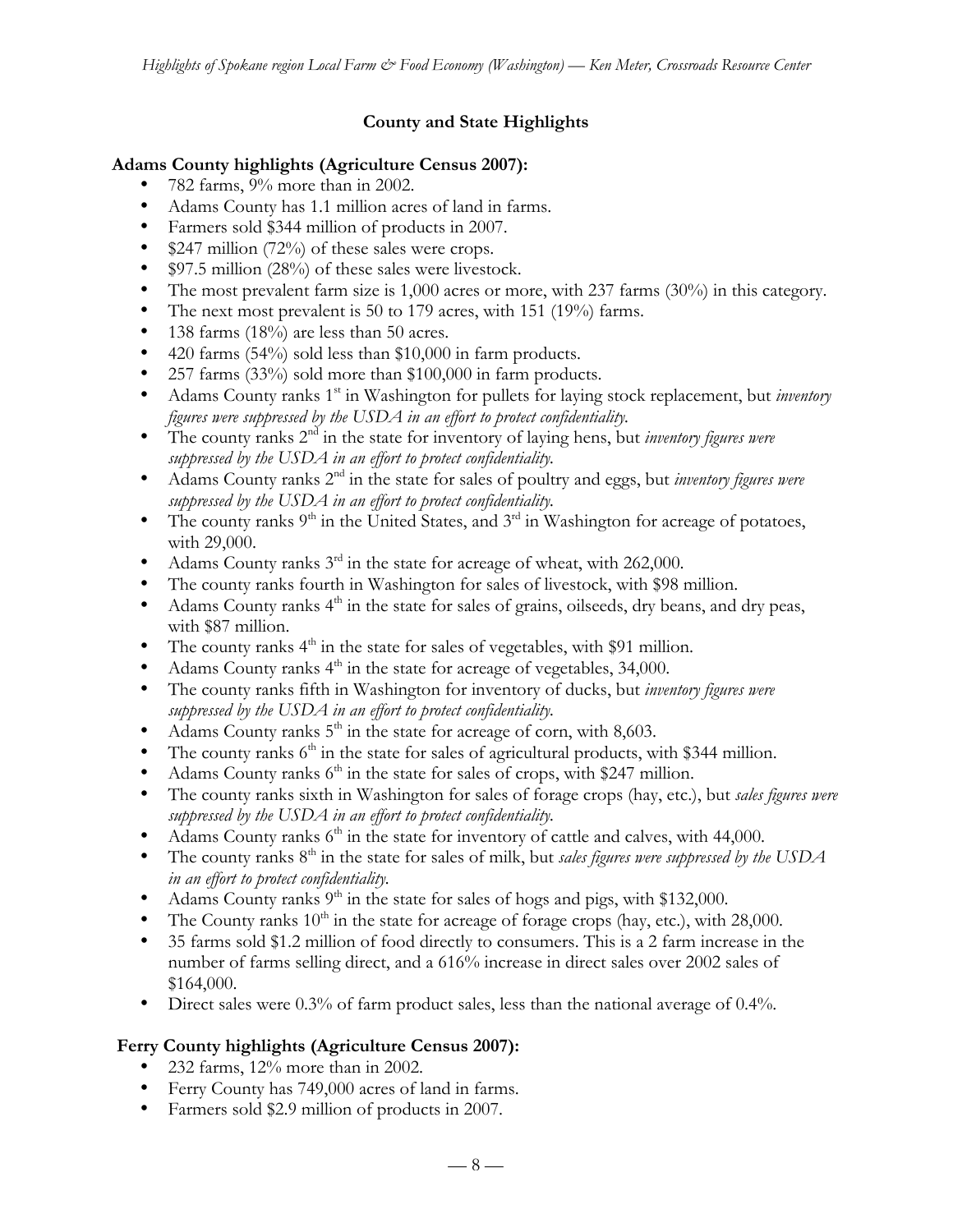- $$649,000 (22%)$  of these sales were crops.
- \$2.26 million (78%) of these sales were livestock.
- The most prevalent farm size is 50 to 179 acres, with 75 farms (32%) in this category.
- The next most prevalent is 180 to 499 acres, with 69 (30%) farms.
- 20 farms  $(9\%)$  are 1,000 acres or more.
- 50 farms  $(22\%)$  are less than 50 acres.
- 176 farms (76%) sold less than \$10,000 in farm products.
- 9 farms (4%) sold more than \$100,000 in farm products.
- Ferry County ranks 3rd in Washington for acreage of oats, but *acreage figures were suppressed by the USDA in an effort to protect confidentiality.*
- 37 farms sold \$114,000 of food directly to consumers. This is a 12 farm increase in the number of farms selling direct, and a 39% decrease in direct sales since 2002 sales of \$186,000.
- Direct sales were 3.9% of farm product sales, almost 10 times the national average of 0.4%.

## **Lincoln County highlights (Agriculture Census 2007):**

- 798 farms, 7% more than in 2002.
- Lincoln County has 1.1 million acres of land in farms.
- Farmers sold \$126 million of products in 2007.
- \$117.7 million (93%) of these sales were crops.
- \$8.5 million (7%) of these sales were livestock.
- The most prevalent farm size is 1,000 acres or more, with 317 farms (40%) in this category.
- The next most prevalent is 50 to 179 acres, with 125 (16%) farms.
- 115 farms  $(14\%)$  are less than 50 acres.
- 405 farms (51%) sold less than \$10,000 in farm products.
- 278 farms (35%) sold more than \$100,000 in farm products.
- Lincoln County ranks  $1<sup>st</sup>$  in Washington for inventory of pheasants, with 8,090.
- The county ranks  $2<sup>nd</sup>$  in the state for acreage of wheat, with 313,000.
- Lincoln County ranks  $2<sup>nd</sup>$  in the state for acreage of barley, with 40,000.
- The county ranks  $3<sup>rd</sup>$  in the state for sales of grains, oilseeds, dry beans, and dry peas, with \$106 million.
- Lincoln County ranks seventh in Washington for acreage of field and grass seed crops, with 4,871.
- The county ranks  $9<sup>th</sup>$  in the state for sales of forage crops (hay, etc.), with \$7.8 million.
- 29 farms sold \$159,000 of food directly to consumers. This is a 7 farm decrease in the number of farms selling direct since 2002. *Note that data for direct sales in 2002 were suppressed by the USDA in an effort to protect confidentiality.*
- Direct sales were 0.1% of farm product sales, one quarter the national average of 0.4%.

# **Pend Oreille County highlights (Agriculture Census 2007):**

- 316 farms, 20% 263 than in 2002.
- Pend Oreille County has 55,000 acres of land in farms.
- Farmers sold \$2.8 million of products in 2007.
- \$1.26 million (45%) of these sales were crops.
- \$1.55 million (55%) of these sales were livestock.
- The most prevalent farm size is 10 to 49 acres, with 117 farms (37%) in this category.
- The next most prevalent is 50 to 179 acres, with 110 (35%) farms.
- 8 farms  $(3\%)$  are 1,000 acres or more.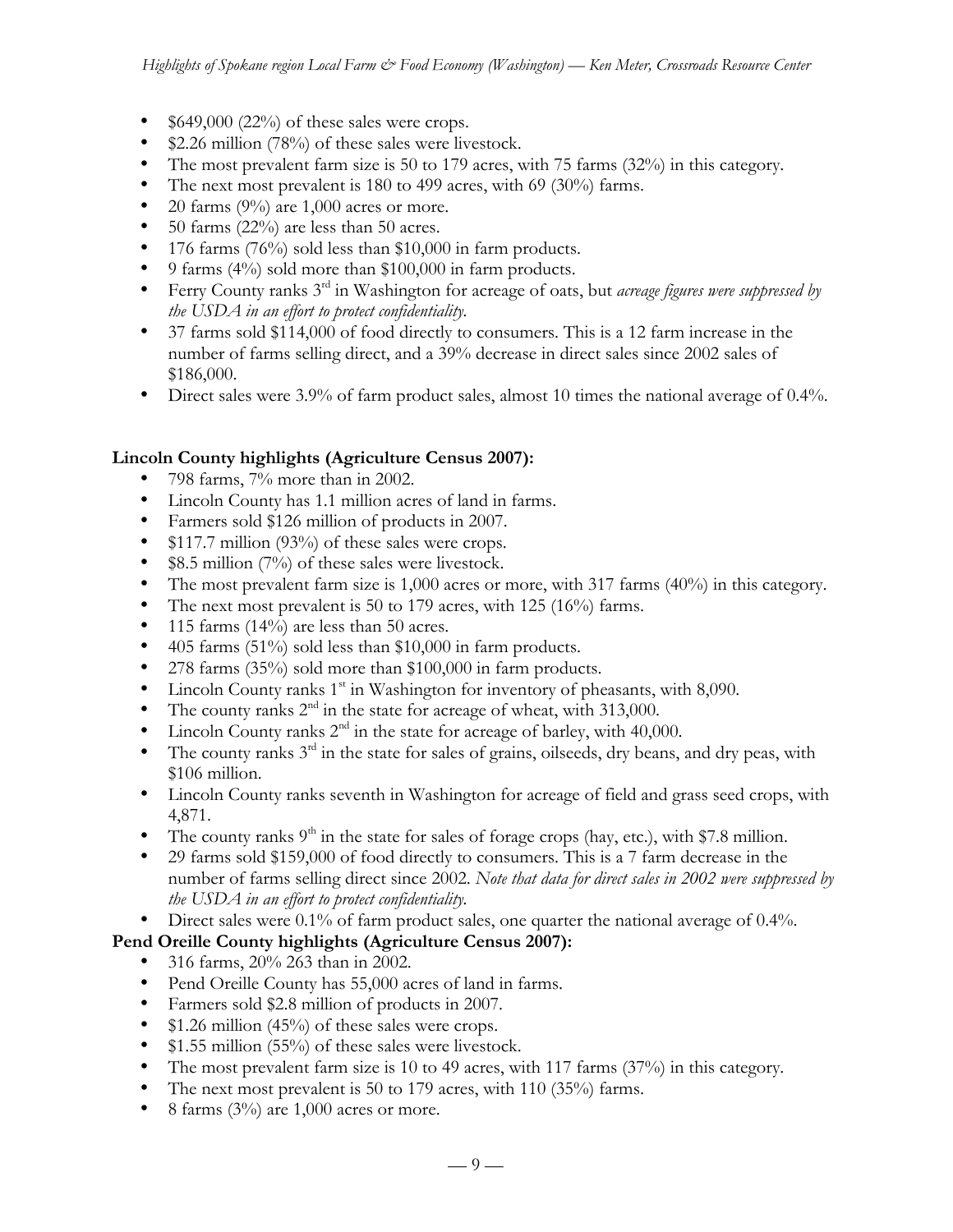- 137 farms  $(43%)$  are less than 50 acres.
- 277 farms (88%) sold less than \$10,000 in farm products.
- 4 farms (1%) sold more than \$100,000 in farm products.
- 40 farms sold \$55,000 of food directly to consumers. This is a 16 farm increase in the number of farms selling direct, and a 57% increase in direct sales over 2002 sales of \$35,000.
- Direct sales were 2% of farm product sales, 5 times the national average of 0.4%.

## **Spokane County highlights (Agriculture Census 2007):**

- 2,502 farms, 12% more than in 2002.
- Spokane County has 626,000 acres of land in farms.
- Farmers sold \$117 million of products in 2007.
- \$98.5 million (84%) of these sales were crops.
- \$18.5 million (16%) of these sales were livestock.
- The most prevalent farm size is 10 to 49 acres, with 1,040 farms (42%) in this category.
- The next most prevalent is 50 to 179 acres, with 590 (24%) farms.
- 152 farms  $(6\%)$  are 1,000 acres or more.
- 1,370 farms  $(55\%)$  are less than 50 acres.
- 1,912 farms (76%) sold less than \$10,000 in farm products.
- 207 farms (8%) sold more than \$100,000 in farm products.
- Spokane County ranks  $3^{rd}$  in the U.S., and  $1^{st}$  in Washington for acreage of lentils, with 34,000.
- The county ranks  $1<sup>st</sup>$  in the state for acreage of field and grass seed crops, with 24,000.
- Spokane County ranks  $3<sup>rd</sup>$  in the state for acreage of forage crops (hay, etc.), with 61,000.
- The county ranks  $3<sup>rd</sup>$  in the state for acreage of barley, with 26,000.
- Spokane County ranks fourth in Washington for inventory of horses and ponies, with 6,043.
- The county ranks  $5<sup>th</sup>$  in the state for sales of horses and ponies, with \$1.7 million.
- Spokane County ranks  $5<sup>th</sup>$  in the state for sales of hogs and pigs, with \$201,000.
- The county ranks  $6<sup>th</sup>$  in the state for sales of grains, oilseeds, dry beans, and dry peas, with \$64 million.
- Spokane County ranks seventh in Washington for acreage of wheat, with 141,000.
- The county ranks  $7<sup>th</sup>$  in the state for inventory of bee colonies, with 4,498.
- Spokane County ranks  $8<sup>th</sup>$  in the state for sales of forage crops (hay, etc.), with \$16 million.
- The county ranks  $9<sup>th</sup>$  in the state for inventory of sheep and lambs, with 2,016.
- Spokane County ranks tenth in Washington for sales of ornamentals, with \$11 million.
- 315 farms sold \$1.6 million of food directly to consumers. This is a 14% increase in the number of farms selling direct (276 in 2002), and a 32% increase in direct sales over 2002 sales of \$1.2 million.
- Direct sales were 1.4% of farm product sales, more than 3 times the national average of  $0.4\%$ .

# **Stevens County highlights (Agriculture Census 2007):**

- 1,258 farms, 11 farms less than in 2002.
- Stevens County has 531,000 acres of land in farms.
- Farmers sold \$24.5 million of products in 2007.
- \$11.68 million (48%) of these sales were crops.
- \$12.85 million (52%) of these sales were livestock.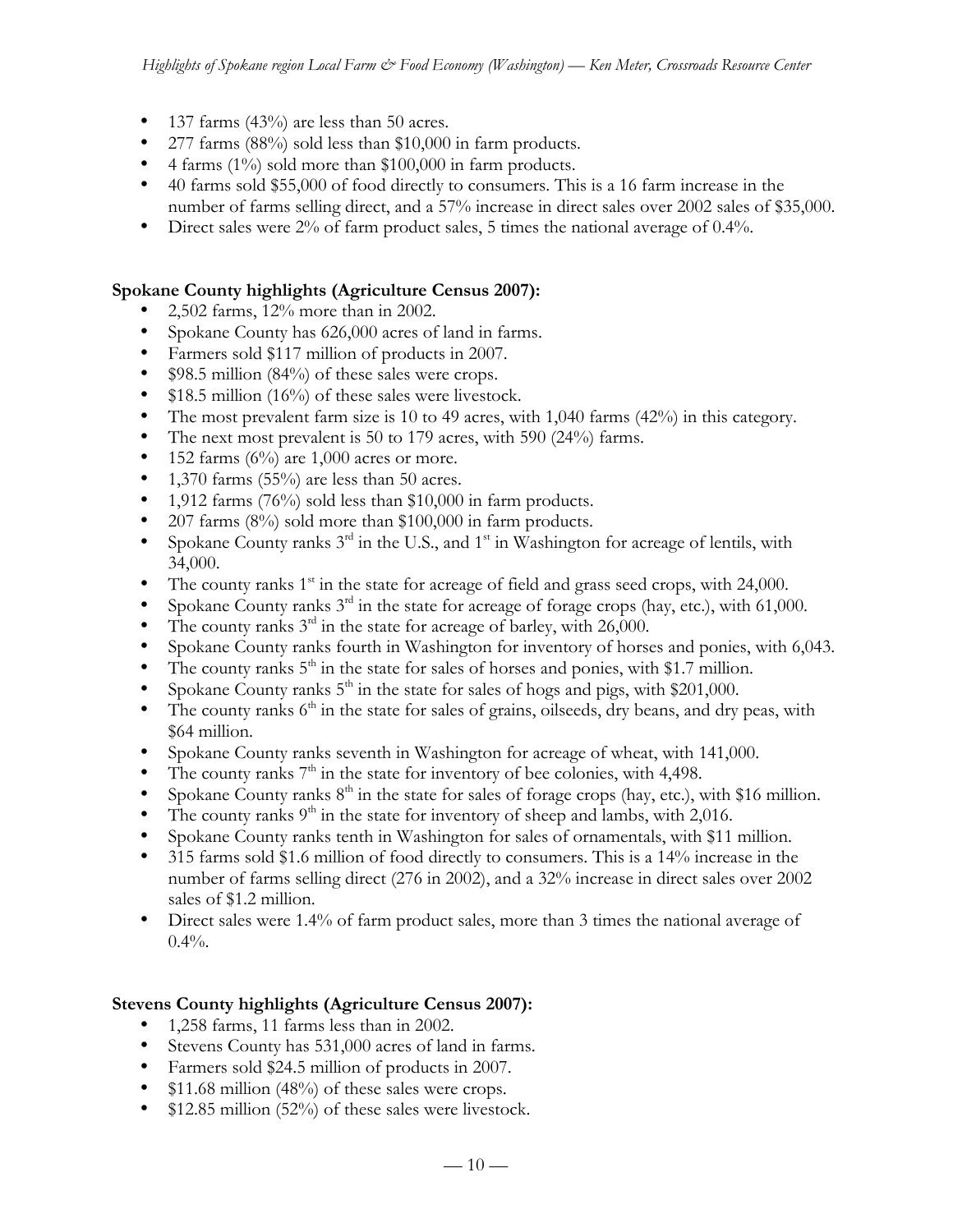- The most prevalent farm size is 10 to 49 acres, with 425 farms (34%) in this category.
- The next most prevalent is 50 to 179 acres, with 408 (32%) farms.
- 56 farms  $(4\%)$  are 1,000 acres or more.
- 508 farms (40%) are less than 50 acres.
- 924 farms (73%) sold less than \$10,000 in farm products.
- 46 farms (4%) sold more than \$100,000 in farm products.
- Whitman County ranks second in Washington for inventory of sheep and lambs, with 3,221.
- The county ranks 5<sup>th</sup> in the state for acreage of nursery stock, but *acreage figures were suppressed by the USDA in an effort to protect confidentiality.*
- Whitman County ranks  $6<sup>th</sup>$  in the state for sales of hogs and pigs, with \$193,000.
- The county ranks  $6<sup>th</sup>$  in the state for acreage of forage crops (hay, etc.), with 45,000.
- Whitman County ranks sixth in Washington for acreage of oats, with 823.
- The county ranks  $8<sup>th</sup>$  in the state for sales of sheep and goats, with \$252,000.
- Whitman County ranks  $8<sup>th</sup>$  in the state for acreage of barley, with 3,176.
- The county ranks  $9<sup>th</sup>$  in the state for inventory of bee colonies, with 3,173.
- Whitman County ranks tenth in Washington for inventory of horses and ponies, with 3,920.
- The County ranks  $10^{th}$  in the state for sales of forage crops (hay, etc.), with \$5.1 million.
- 178 farms sold \$922,000 of food directly to consumers. This is a 42% increase in the number of farms selling direct (125 in 2002), and a 60% increase in direct sales over 2002 sales of \$577,000.
- Direct sales were 3.8% of farm product sales, nearly 10 times the national average of 0.4%.

# **Whitman County highlights (Agriculture Census 2007):**

- 1,247 farms,  $15%$  more than in 2002.
- Whitman County has 1.3 million acres of land in farms.
- Farmers sold \$254 million of products in 2007.
- $$244$  million (96%) of these sales were crops.
- $$10$  million (4%) of these sales were livestock.
- The most prevalent farm size is 1,000 acres or more, with 416 farms (33%) in this category.
- The next most prevalent is 180 to 499 acres, with 210 (17%) farms.
- 244 farms (20%) are less than 50 acres.
- 625 farms (50%) sold less than \$10,000 in farm products.
- 461 farms (37%) sold more than \$100,000 in farm products.
- Whitman County ranks  $1<sup>st</sup>$  in Washington and  $8<sup>th</sup>$  in the United States for sales of grains, oilseeds, dry beans, and dry peas, with \$237 million.
- The county ranks  $1<sup>st</sup>$  in the state for sales of hogs and pigs, with \$1.6 million.
- Whitman County ranks  $1<sup>st</sup>$  in the state, and  $2<sup>nd</sup>$  in the country, for acreage of wheat, with 458,000.
- The county ranks first in Washington, and  $2<sup>nd</sup>$  in the country, for acreage of barley, with 109,000.
- Whitman County ranks  $1^{st}$  in the state, and  $9^{th}$  in the country, for acreage of dry edible peas, with 37,000.
- The county ranks  $1<sup>st</sup>$  in the state for acreage of dry edible beans, with 33,000.
- Whitman County ranks 1<sup>st</sup> in the state for inventory of quail, but *inventory figures were suppressed by the USDA in an effort to protect confidentiality.*
- The county ranks first in Washington for inventory of hogs and pigs, with 8,488.
- Whitman County ranks  $2<sup>nd</sup>$  in the state for sales of sheep and goats, with \$384,000.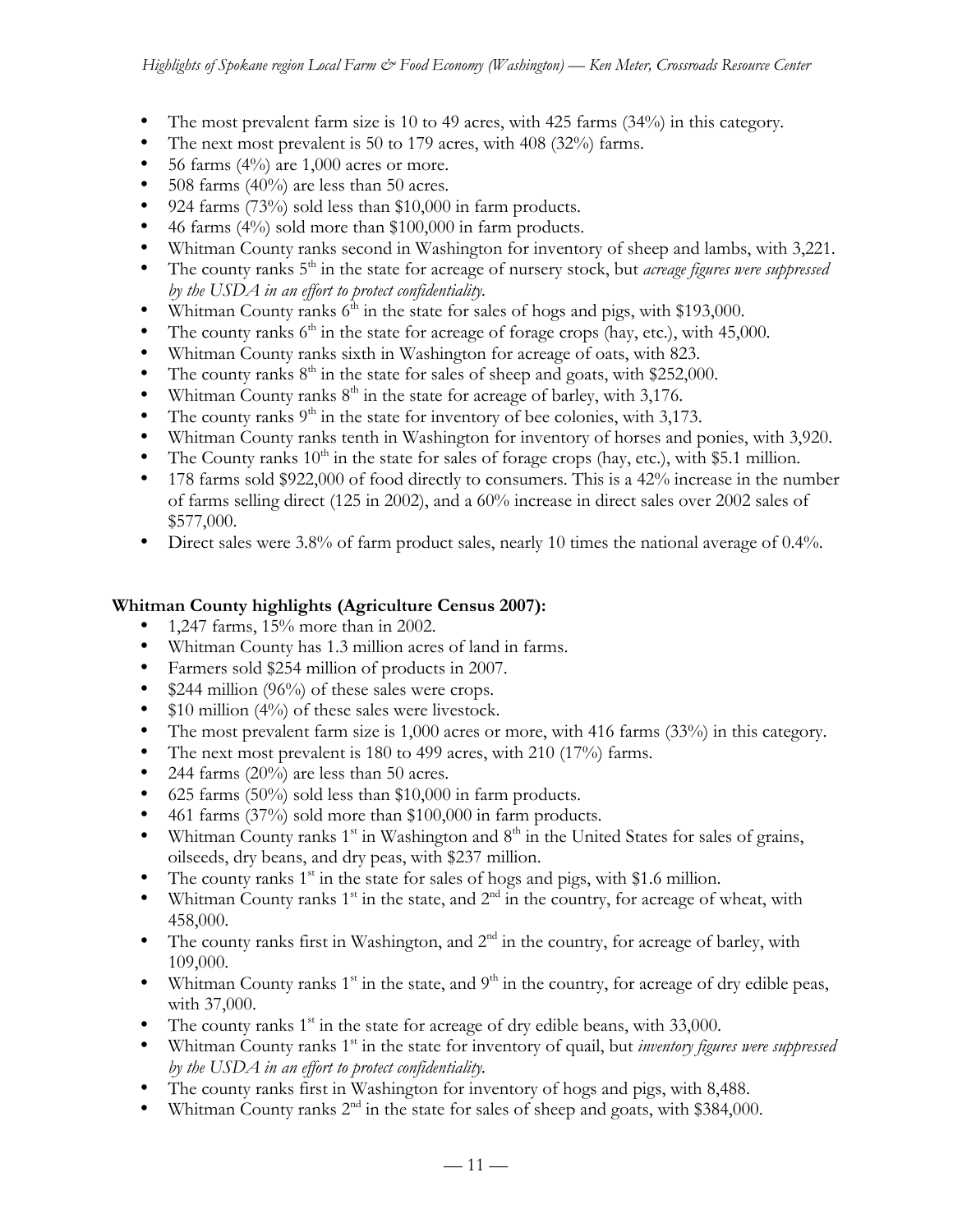- The county ranks  $2^{nd}$  in the state, and  $4^{th}$  in the United States, for acreage of lentils, with 33,000.
- Whitman County ranks 3rd in the state for inventory of pheasants, but *inventory figures were suppressed by the USDA in an effort to protect confidentiality.*
- The county ranks fifth in Washington for inventory of sheep and lambs, with 2,370.
- Whitman County ranks  $7<sup>th</sup>$  in the state for sales of crops, with \$244 million.
- The county ranks  $9<sup>th</sup>$  in the state for sales of agricultural products, with \$254 million.
- 54 farms sold \$308,000 of food directly to consumers. This is an 8% increase in the number of farms selling direct (50 in 2002), and a 50% decrease in direct sales since 2002 sales of \$610,000.
- Direct sales were 0.1% of farm product sales, one quarter the national average of 0.4%.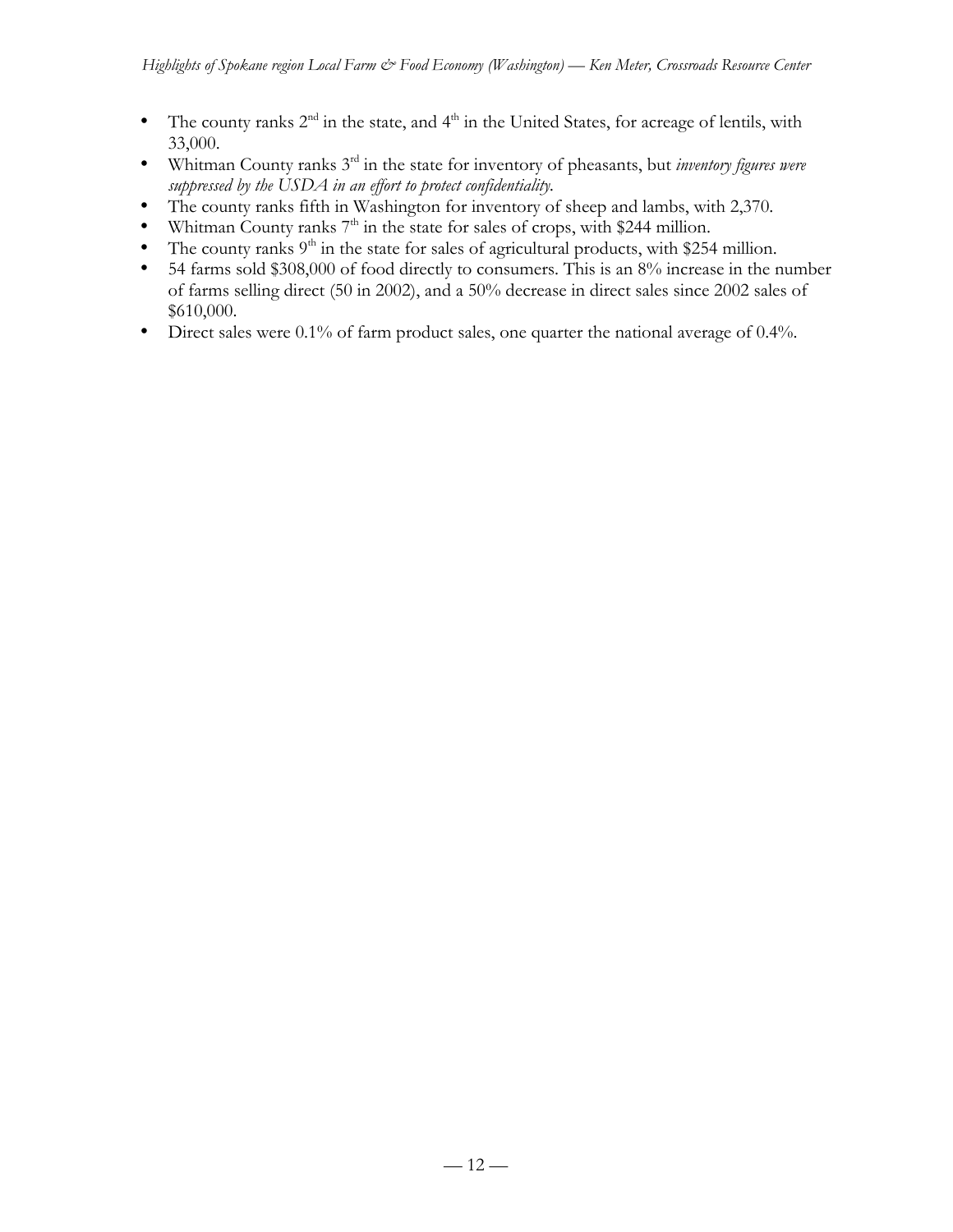## **State of Washington highlights (Agriculture Census 2007):**

- 39,000 farms, 9% more than in 2002.
- Washington has 15 million acres of land in farms.
- Farmers sold \$6.8 billion of products in 2007.
- \$4.54 billion (70%) of these sales were crops.
- \$2.04 billion (30%) of these sales was livestock.
- The most prevalent farm size is 10 to 49 acres, with 15,000 farms (38%) in this category.
- The next most prevalent is 1 to 9 acres, with 9,211 (23%) farms.
- 2,766 farms  $(7%)$  are 1,000 acres or more.
- 24,000 farms  $(61\%)$  are less than 50 acres.
- 26,000 farms (66%) sold less than \$10,000 in farm products.
- 5,965 farms (15%) sold more than \$100,000 in farm products.
- Washington State ranks  $1<sup>st</sup>$  in the U.S. for acreage of apples, with 165,000.
- The state ranks  $2<sup>nd</sup>$  in the country for sales of aquaculture, with \$163 million.
- Washington State ranks  $3^{rd}$  in the country for sales of fruits, tree nuts, and berries, with \$2.1 billion
- The state ranks third in the U.S. For acreage of vegetables, with 344,000
- Washington state ranks  $4<sup>th</sup>$  in the country for sales of vegetables, with \$810 million.
- The state ranks  $4<sup>th</sup>$  in the country for sales of Christmas trees, with \$23 million.
- Washington state ranks  $4<sup>th</sup>$  in the country for acreage of barley, with 224,000.
- The state ranks sixth in the U.S. For sales of forage crops (hay, etc.), with \$555 million.
- Washington state ranks  $8<sup>th</sup>$  in the country for acreage of wheat, with 2.1 million.
- The state ranks  $10<sup>th</sup>$  in the country for sales of milk, with \$876 million.
- 5,418 farms sold \$44 million of food directly to consumers. This is a 20% increase in the number of farms selling direct (4,527 in 2002), and a 25% increase in direct sales over 2002 sales of \$35 million.
- Direct sales were 0.6% of farm product sales, more than the national average of 0.4%.
- If direct food sales made up a single commodity, the value of these sales would roughly equal the value of the state's  $19<sup>th</sup>$ -most important product, raspberries.
- 1,207 farms farm organically, with a total of 43,000 acres of harvested cropland, and 16,000 acres of pastureland.
- 22,000 acres on 514 farms are undergoing organic conversion.
- 1,075 farms in Washington sold \$160 million of organic food products, including \$137 million of crops (this may include ornamental and greenhouse crops), \$2.6 million of livestock and poultry, and \$20 million of products from livestock and poultry (such as milk or eggs).
- 437 farms market through community supported agriculture (CSA).
- 2,214 farms produce value-added products.
- 8917 farms use conservation methods such as no-till, limited tilling, filtering field runoff to remove chemicals, fencing animals to prevent them from entering streams, etc.
- 8,582 farms practice rotational or management intensive grazing.
- 499 farms generate energy or electricity on the farms.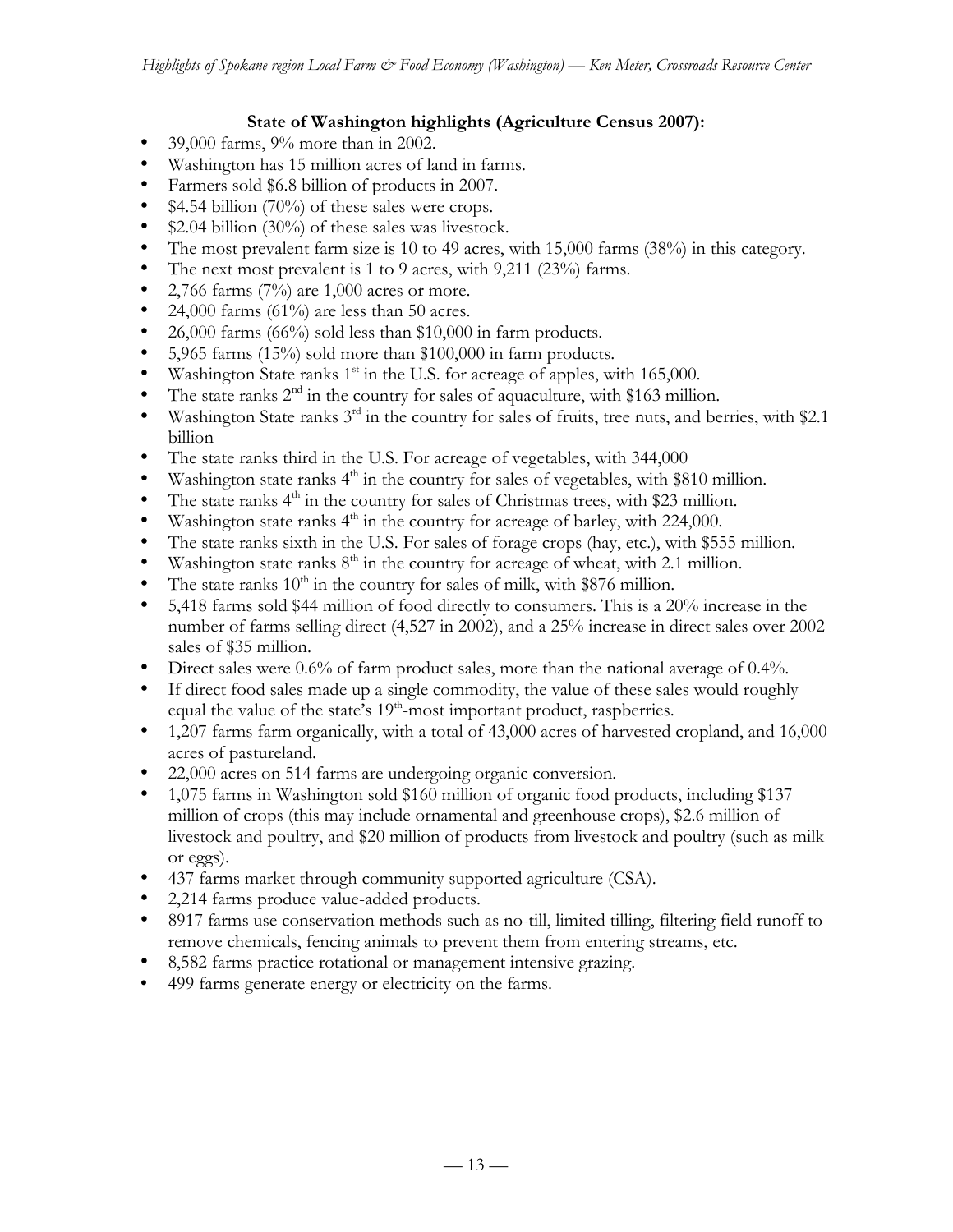## **Washington's top farm products in 2011 (Economic Research Service)**

*The data in the table and pie chart below are for the state as a whole. See chart on next page.*

|                |                    | \$ millions |
|----------------|--------------------|-------------|
| 1              | Apples             | 1,567       |
| $\overline{2}$ | Dairy products     | 1,273       |
| 3 <sup>7</sup> | Wheat              | 1,056       |
| $\overline{4}$ | Potatoes           | 711         |
| 5              | Cattle and calves  | 702         |
| 6              | Cherries           | 534         |
| 7 <sup>7</sup> | Hay                | 375         |
| 8              | Greenhouse/nursery | 349         |
| 9              | Pears              | 190         |
| 10             | Grapes             | 189         |
| 11             | Corn, sweet        | 164         |
| 12             | Onions             | 150         |
| 13             | Chicken eggs       | 142         |
| 14             | Hops               | 141         |
| 15             | Blueberries        | 122         |
| 16             | Corn               | 120         |
| 17             | Mint               | 68          |
| 18             | Dry beans          | 49          |
| 19             | Raspberries        | 44          |
| 20             | Barley             | 34          |
| 21             | Dry peas           | 31          |
| 22             | Lentils            | 28          |

*Note: aquaculture, broilers, and carrots were also listed among Washington's top 25 products, but sales figures for these products were not released by ERS, in an effort to protect confidentiality.*

Note also that at \$44 million, direct sales from farmers to consumers amount to just about the same as the value of the 19<sup>th</sup>-ranking product, raspberries.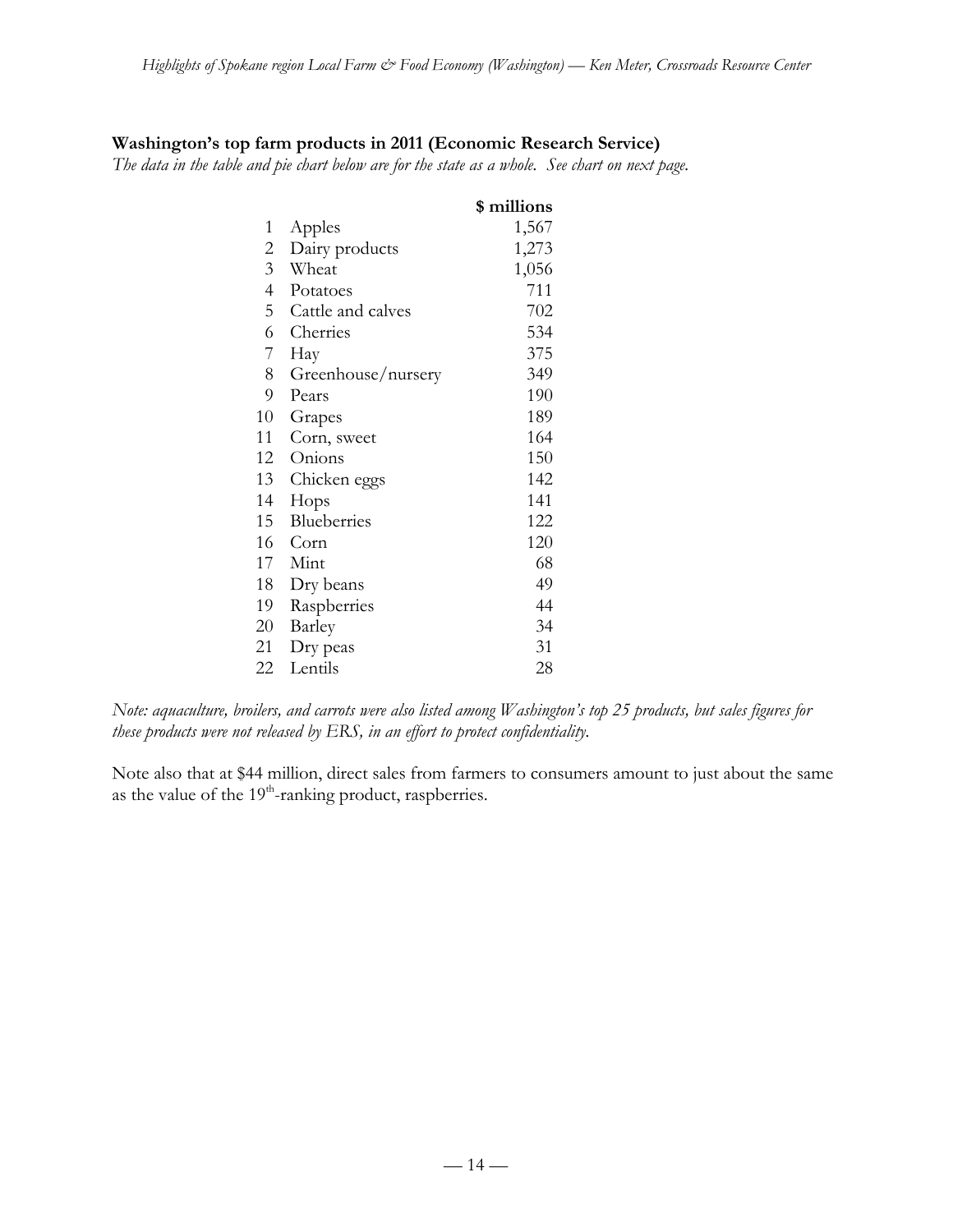# **Washington's top farm products in 2011 (Economic Research Service)**

*See table on previous page*



*Source: USDA Economic Research Service*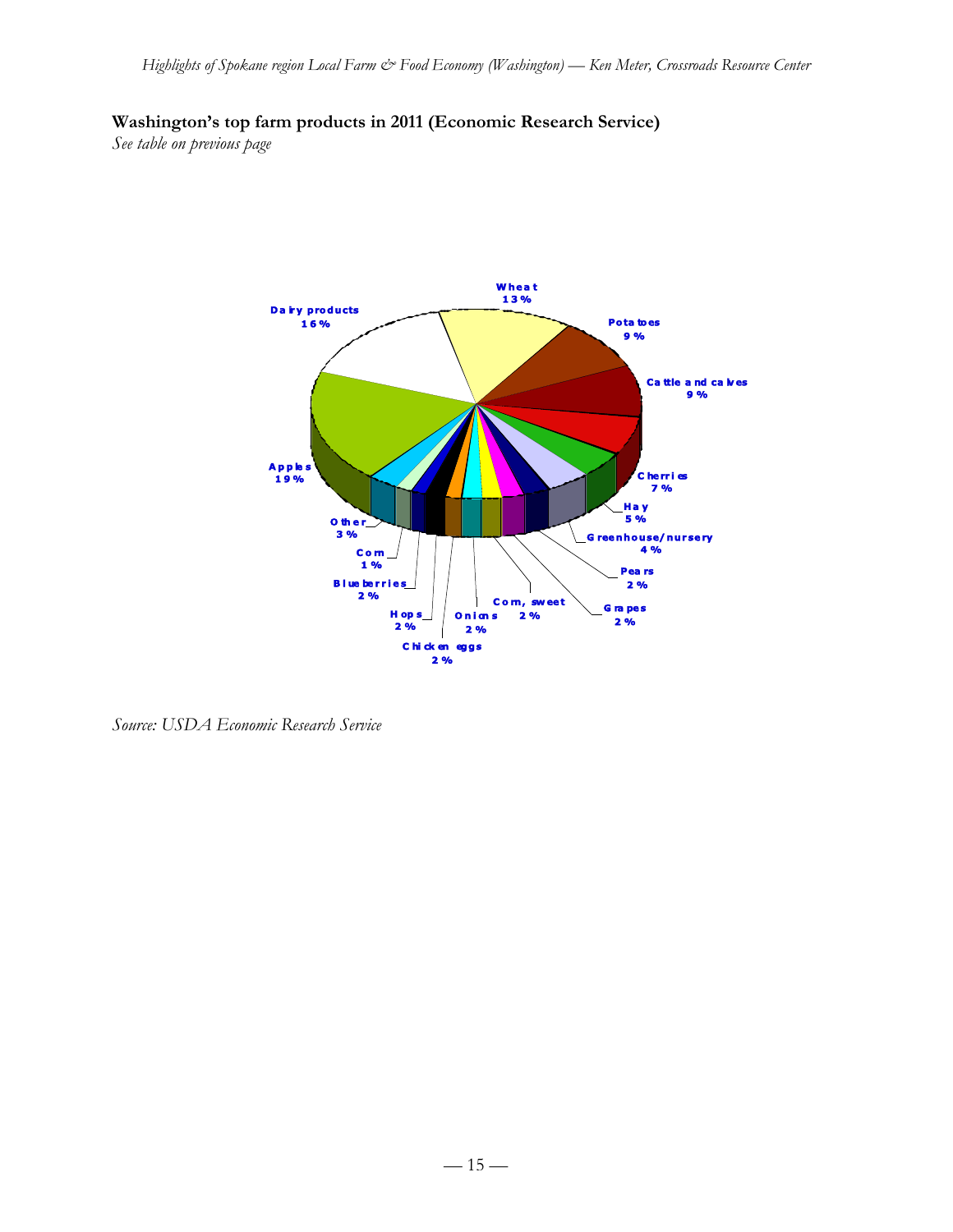# **Balance of Cash Receipts and Production Costs (BEA):**

Spokane region farmers sell \$908 million of food commodities per year (1989-2011 average), spending \$961 million to raise them, for an average loss of \$44 million each year. *Note that these sales figures compiled by the BEA may differ from cash receipts recorded by the USDA Agriculture Census (above).*

Overall, farm producers spent \$1 billion by producing crops and livestock over the years 1989 to 2011 than they earned by selling these products. Farm production costs exceeded cash receipts for 15 years of that 23-year period. Moreover, 56% of the region's farms reported that they lost money in 2007 (Ag Census). Spokane region farmers and ranchers earned \$160 million less by selling commodities in 2011 than they earned in 1969 (in 2011 dollars).

Farmers and ranchers earn another \$87 million per year of farm-related income — primarily custom work, and rental income (23-year average for 1989-2011). Federal farm support payments are a more important source of net income than commodity production, averaging \$125 million per year for the region for the same years.

# **The region's consumers:**

*See also information covering low-income food consumption and food-related health conditions, page 1-2 above.* Spokane region consumers spend \$1.7 billion buying food each year, including \$982 million for home use. Most of this food is produced outside the region, so Spokane region consumers spend about \$1.5 billion per year buying food sourced far away. Only \$4.4 million of food products (0.48% of farm cash receipts and 0.26% of the region's consumer market) are sold by farmers directly to consumers.

Estimated change in net assets (that is, assets minus liabilities) for all region households combined was a gain of \$528 million in 2011 alone (BLS).

# **Farm and food economy summary:**

Farmers lose \$44 million each year producing food commodities, and spend \$425 million buying inputs sourced outside of the region. Even when farmers make money, these input purchases result in substantial losses to the region as a whole. Overall, farm production creates a loss of \$344 million to the region.

Meanwhile, consumers spend \$1.5 billion buying food from outside. Thus, total loss to the region is \$1.8 billion of potential wealth *each year*. This loss amounts to double the value of all food commodities raised in the region.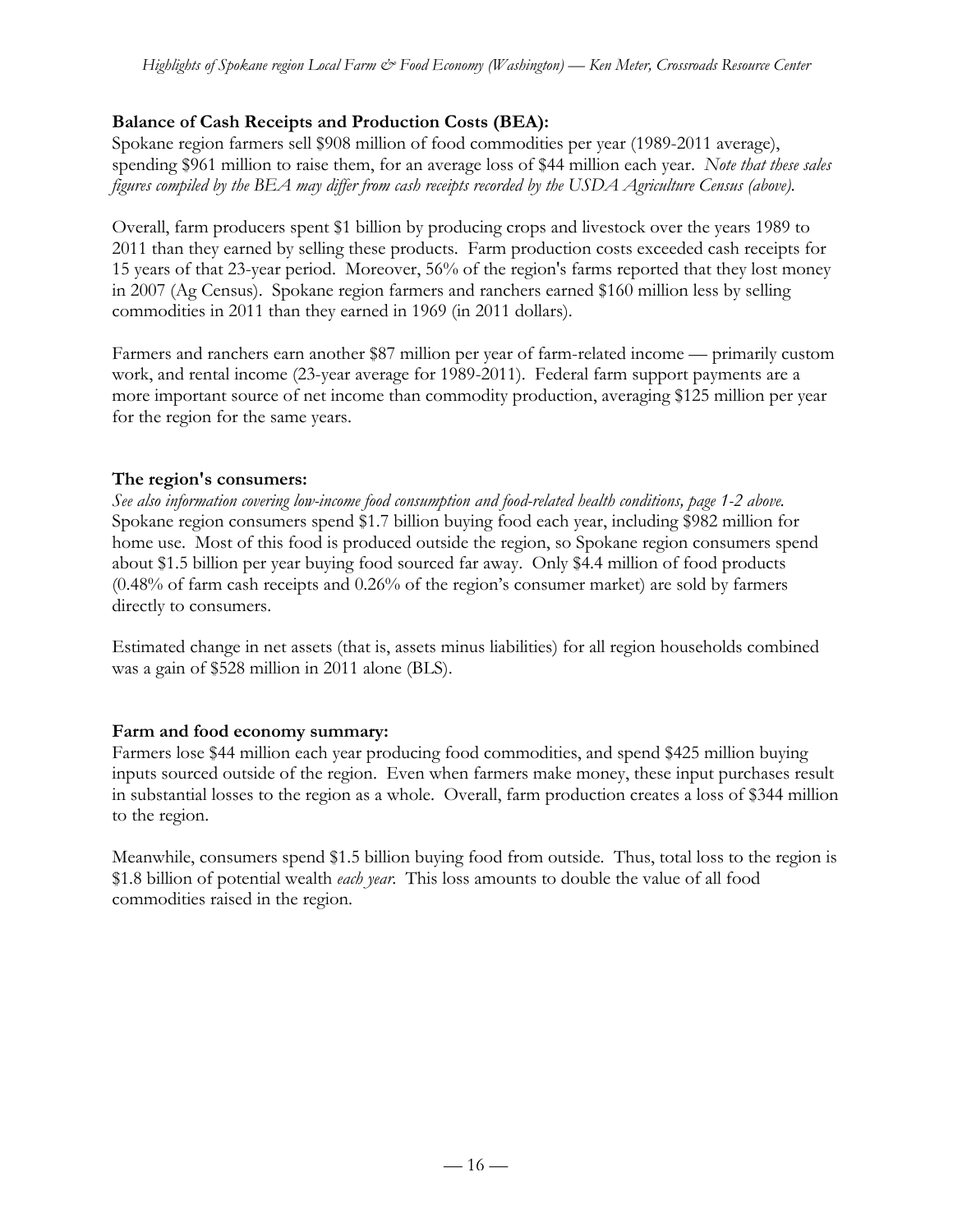### **Spokane region: markets for food eaten at home (2011):**

Spokane region residents purchase \$1.7 billion of food each year, including \$982 million to eat at home. Home purchases break down in the following way:

|                                     | millions |
|-------------------------------------|----------|
| Meats, poultry, fish, and eggs      | \$204    |
| Fruits & vegetables                 | 194      |
| Cereals and bakery products         | 12.7     |
| Dairy products                      | 108      |
| "Other," incl. Sweets, fats, & oils | 349      |

If Spokane region residents purchased \$5 of food directly from farmers in the region, this would generate \$159 million of new farm income for the region.

## **Adams County: markets for food eaten at home (2011):**

Adams County residents purchase \$53 million of food each year, including \$30 million to eat at home. Home purchases break down in the following way:

|                                     | millions |
|-------------------------------------|----------|
| Meats, poultry, fish, and eggs      | \$6.4    |
| Fruits & vegetables                 | 6.0      |
| Cereals and bakery products         | 3.9      |
| Dairy products                      | 3.4      |
| "Other," incl. Sweets, fats, & oils | 10.8     |

## **Ferry County: markets for food eaten at home (2011):**

Ferry County residents purchase \$21 million of food each year, including \$12 million to eat at home. Home purchases break down in the following way:

|                                     | millions |
|-------------------------------------|----------|
| Meats, poultry, fish, and eggs      | \$2.6    |
| Fruits & vegetables                 | 2.4      |
| Cereals and bakery products         | 1.6      |
| Dairy products                      | 1.4      |
| "Other," incl. Sweets, fats, & oils | 44       |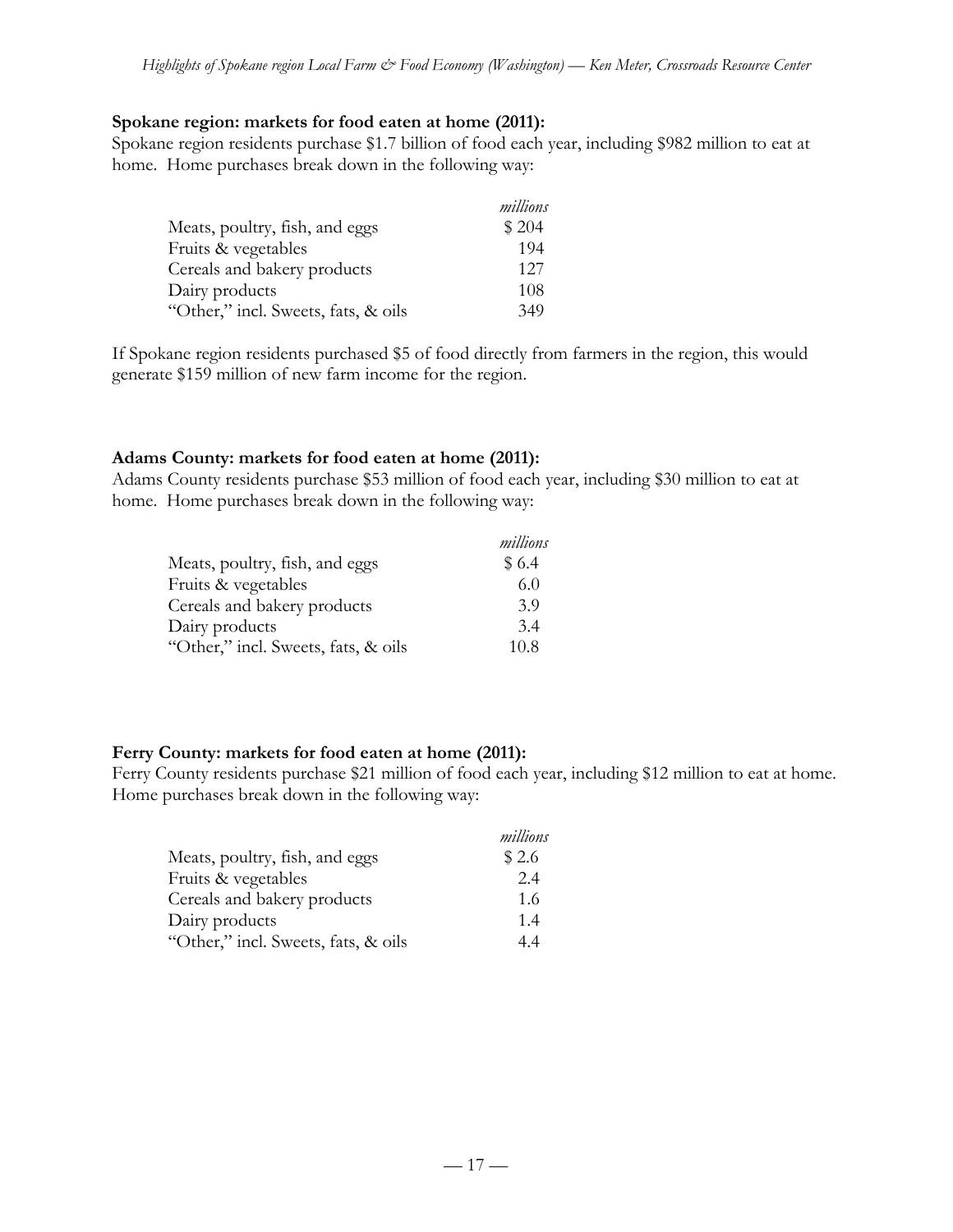### **Lincoln County: markets for food eaten at home (2011):**

Lincoln County residents purchase \$29 million of food each year, including \$17 million to eat at home. Home purchases break down in the following way:

|                                     | millions |
|-------------------------------------|----------|
| Meats, poultry, fish, and eggs      | \$ 3.5   |
| Fruits & vegetables                 | 3.3      |
| Cereals and bakery products         | 2.2      |
| Dairy products                      | 1.8      |
| "Other," incl. Sweets, fats, & oils | 6.0      |

### **Pend Oreille County: markets for food eaten at home (2011):**

Pend Oreille County residents purchase \$36 million of food each year, including \$21 million to eat at home. Home purchases break down in the following way:

|                                     | millions |
|-------------------------------------|----------|
| Meats, poultry, fish, and eggs      | \$4.3    |
| Fruits & vegetables                 | 4.1      |
| Cereals and bakery products         | 2.7      |
| Dairy products                      | 2.3      |
| "Other," incl. Sweets, fats, & oils | 74       |

## **Spokane County: markets for food eaten at home (2011):**

Spokane County residents purchase \$1.3 billion of food each year, including \$760 million to eat at home. Home purchases break down in the following way:

|                                     | millions |
|-------------------------------------|----------|
| Meats, poultry, fish, and eggs      | \$158    |
| Fruits & vegetables                 | 150      |
| Cereals and bakery products         | 98       |
| Dairy products                      | 84       |
| "Other," incl. Sweets, fats, & oils | 270      |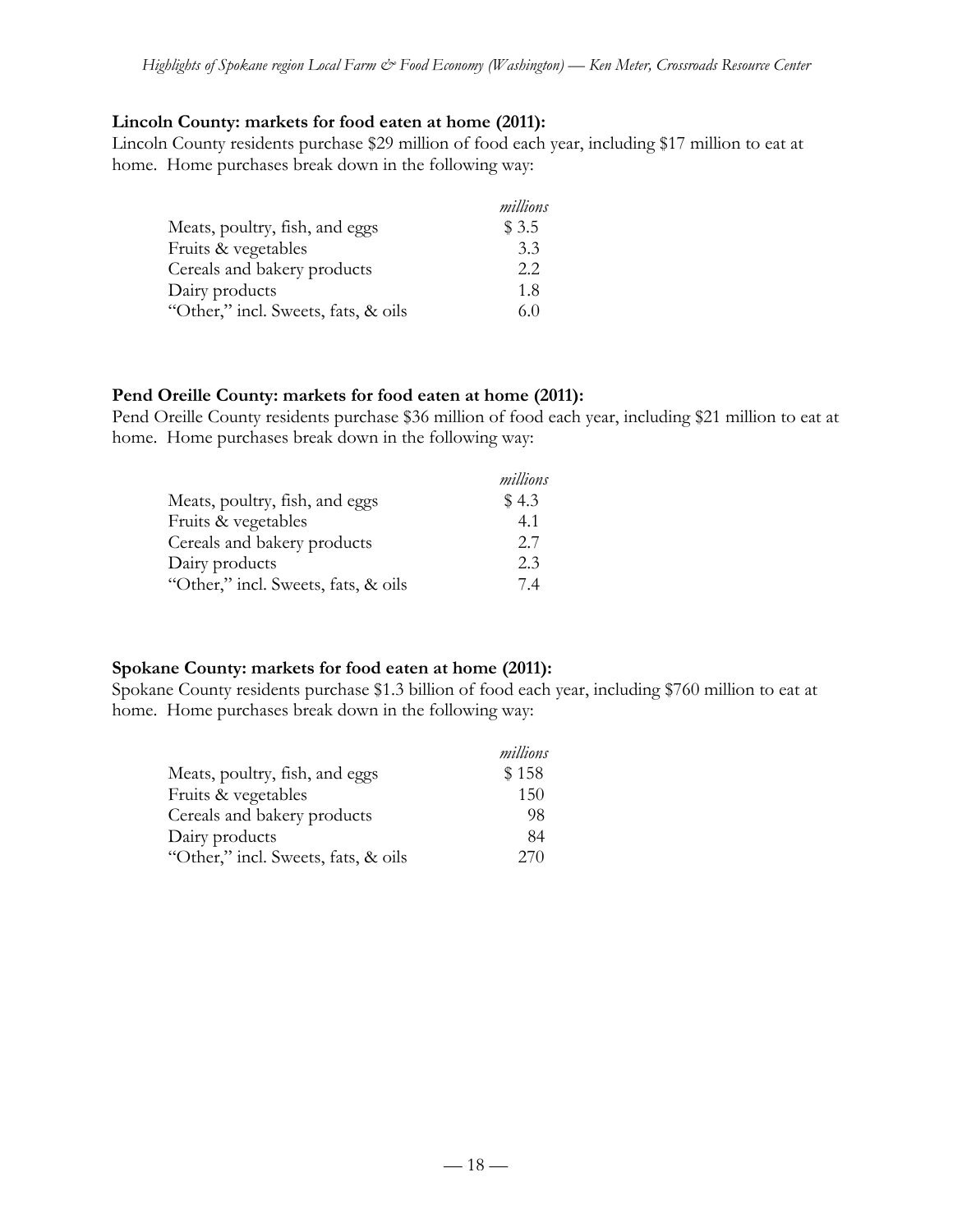### **Stevens County: markets for food eaten at home (2011):**

Stevens County residents purchase \$120 million of food each year, including \$70 million to eat at home. Home purchases break down in the following way:

|                                     | millions |
|-------------------------------------|----------|
| Meats, poultry, fish, and eggs      | \$14.5   |
| Fruits & vegetables                 | 13.8     |
| Cereals and bakery products         | 9.0      |
| Dairy products                      | 7.7      |
| "Other," incl. Sweets, fats, & oils | 24.8     |

### **Whitman County: markets for food eaten at home (2009):**

Whitman County residents purchase \$125 million of food each year, including \$72 million to eat at home. Home purchases break down in the following way:

|                                     | millions |
|-------------------------------------|----------|
| Meats, poultry, fish, and eggs      | \$15.0   |
| Fruits & vegetables                 | 14.3     |
| Cereals and bakery products         | 9.3      |
| Dairy products                      | 79       |
| "Other," incl. Sweets, fats, & oils | 25.7     |

## **Washington State: markets for food eaten at home (2011):**

Washington State residents purchase \$19 billion of food each year, including \$11 billion to eat at home. Home purchases break down in the following way:

|                                     | millions |
|-------------------------------------|----------|
| Meats, poultry, fish, and eggs      | \$2,280  |
| Fruits & vegetables                 | 2,167    |
| Cereals and bakery products         | 1,413    |
| Dairy products                      | 1,203    |
| "Other," incl. Sweets, fats, & oils | 3,890    |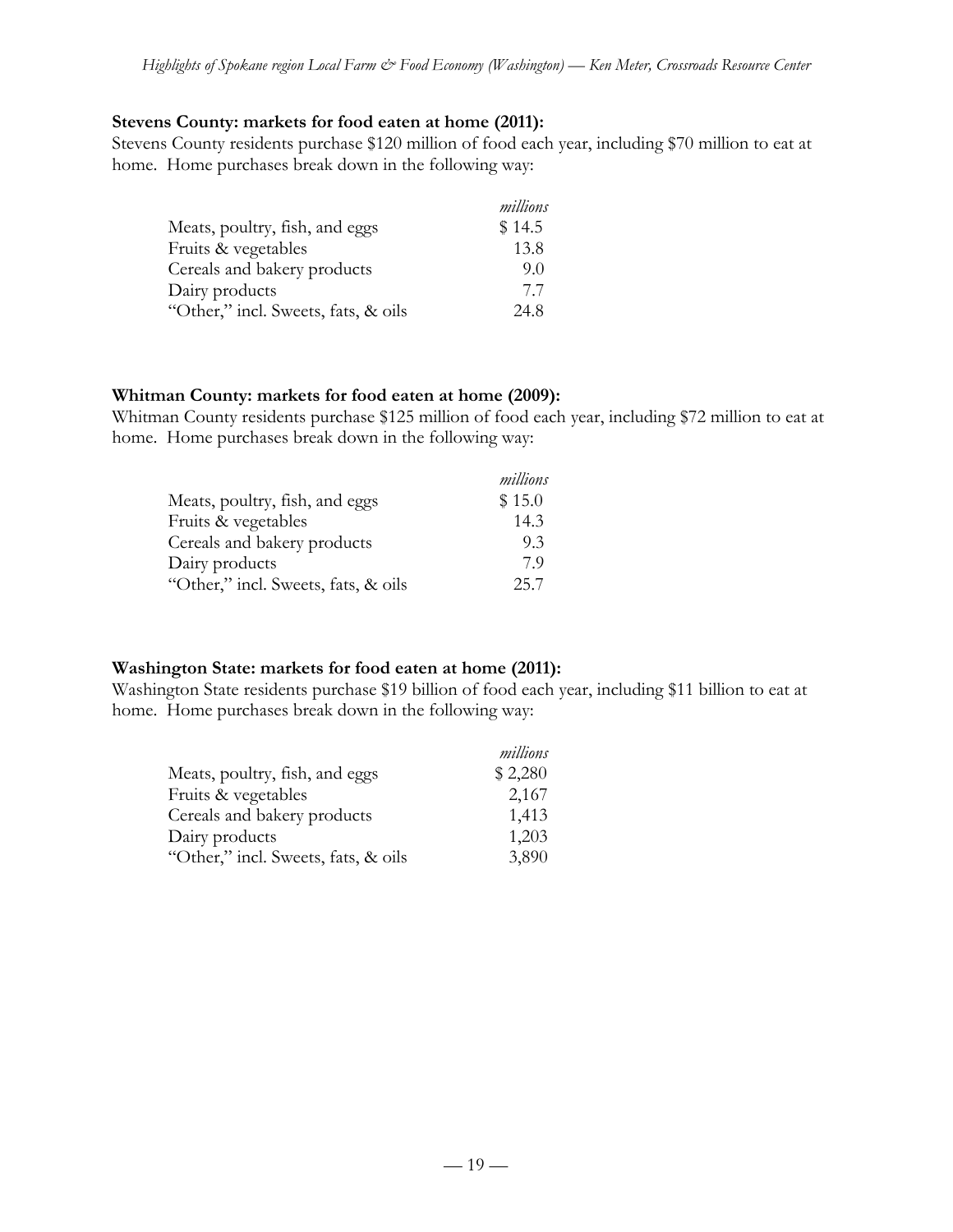# **Supplemental Data:**

## **Asotin County: markets for food eaten at home (2011):**

Asotin County residents purchase \$61 million of food each year, including \$35 million to eat at home. Home purchases break down in the following way:

|                                     | millions |
|-------------------------------------|----------|
| Meats, poultry, fish, and eggs      | \$7.3    |
| Fruits & vegetables                 | 7.0      |
| Cereals and bakery products         | 4.5      |
| Dairy products                      | 3.9      |
| "Other," incl. Sweets, fats, & oils | 12.5     |

## **Columbia County: markets for food eaten at home (2011):**

Columbia County residents purchase \$11.2 million of food each year, including \$6.5 million to eat at home. Home purchases break down in the following way:

|                                     | millions |
|-------------------------------------|----------|
| Meats, poultry, fish, and eggs      | \$1.4    |
| Fruits & vegetables                 | 1.3      |
| Cereals and bakery products         | 0.8      |
| Dairy products                      | 0.7      |
| "Other," incl. Sweets, fats, & oils | 2.3      |

# **Garfield County: markets for food eaten at home (2009):**

Garfield County residents purchase \$6.3 million of food each year, including \$3.6 million to eat at home. Home purchases break down in the following way:

|                                     | millions |
|-------------------------------------|----------|
| Meats, poultry, fish, and eggs      | \$0.8    |
| Fruits & vegetables                 | 0.7      |
| Cereals and bakery products         | 0.5      |
| Dairy products                      | 0.4      |
| "Other," incl. Sweets, fats, & oils | 1.3      |